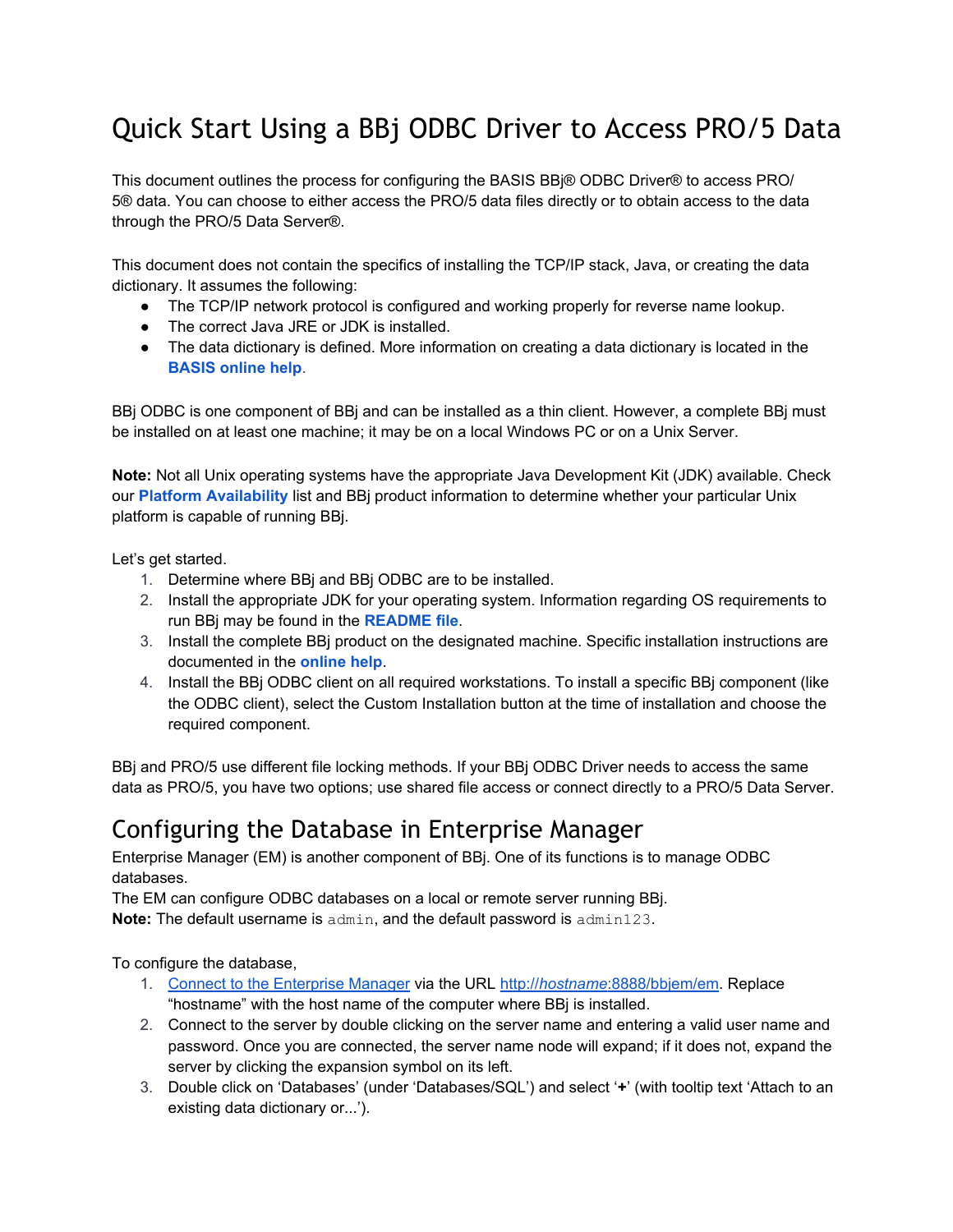- 4. Enter a name for the database. This name will be case sensitive and must be referenced correctly later when creating the DSN in the ODBC Administrator.
- 5. Enter the path for the Data Files and Dictionary Locations containing your PRO/5 data, such as the following if your project is named project:

```
/usr/bbx/project/data/
```
/usr/bbx/project/BBDICT/

Since the admin user for the Enterprise Manager is typically not a valid Unix login, you will not be able to attach to the database logged into Enterprise Manager as this user.

- 6. Create the user you want to connect to your database.
	- a. Double click on 'Users'.
	- b. Click on the '**+**' to 'Add a new system user'.
	- c. Fill in the New User Dialog and click

#### [OK].

| <b>BDT EM Navigator</b> | $\mathbf{L}$ tamarac3 | Databases/SQL - t<br>$\Box$                | CD-Store - tamarac3<br>$\Box$   | & User Accounts - t × |
|-------------------------|-----------------------|--------------------------------------------|---------------------------------|-----------------------|
| $\bullet$               | $D -$<br>803          |                                            |                                 |                       |
| ▲ 圖 tamarac3            | admin                 |                                            |                                 |                       |
| BBj Services            | guest                 | <b>System Permissions</b>                  |                                 |                       |
| Settings                |                       | All / None                                 |                                 |                       |
| ≰ Java Settings         | c.                    |                                            | ⊗                               |                       |
| <b>Processes</b>        |                       | <b>New User Dialog</b>                     |                                 |                       |
| <b>■</b> Servers        |                       | Specify a new user name and password. User | ate, Modify)                    |                       |
| <b>&amp; Log Files</b>  |                       | names and passwords are case sensitive.    |                                 |                       |
| Scheduling              | User Name:            |                                            |                                 |                       |
| ** Memory Usage         | Password:             |                                            |                                 |                       |
| ▲ Security              |                       | Confirm Password:                          |                                 |                       |
| <b>&amp; Settings</b>   |                       |                                            | View, Modify)                   |                       |
| a<br><b>&amp;</b> Users |                       |                                            | fy)                             |                       |
| <b>B</b> Groups         |                       | OK                                         | Cancel                          |                       |
| File System             |                       |                                            | <u>rino (vienų rereo enese)</u> |                       |
| Open Files              |                       | Remove A Database<br><b>Remove Users</b>   |                                 |                       |

- 7. If installing on
	- Windows skip to step 8.
	- Unix create an .rhosts file in the home directory and set its permissions to 644.

Connecting to data running under Unix requires a ".rhosts" file in this user's home directory and permissions on this file to be 644. This file may be created with any text editor and lists the remote hosts that may access the server. It is the name of the machine running BBj, not the machine running the BBj ODBC client. If BBj is running on the Unix server, this is the name of the Unix server from step 2. If BBj is running on a Windows machine, it is the name of the Windows machine from step 2.

Sample .rhosts:

```
f \ge 1fs1.domain.com 
localpc 
localpc.domain.com
```
**Note:** Some Unix operating systems use a hosts.equiv instead of . rhosts.

8. Test connectivity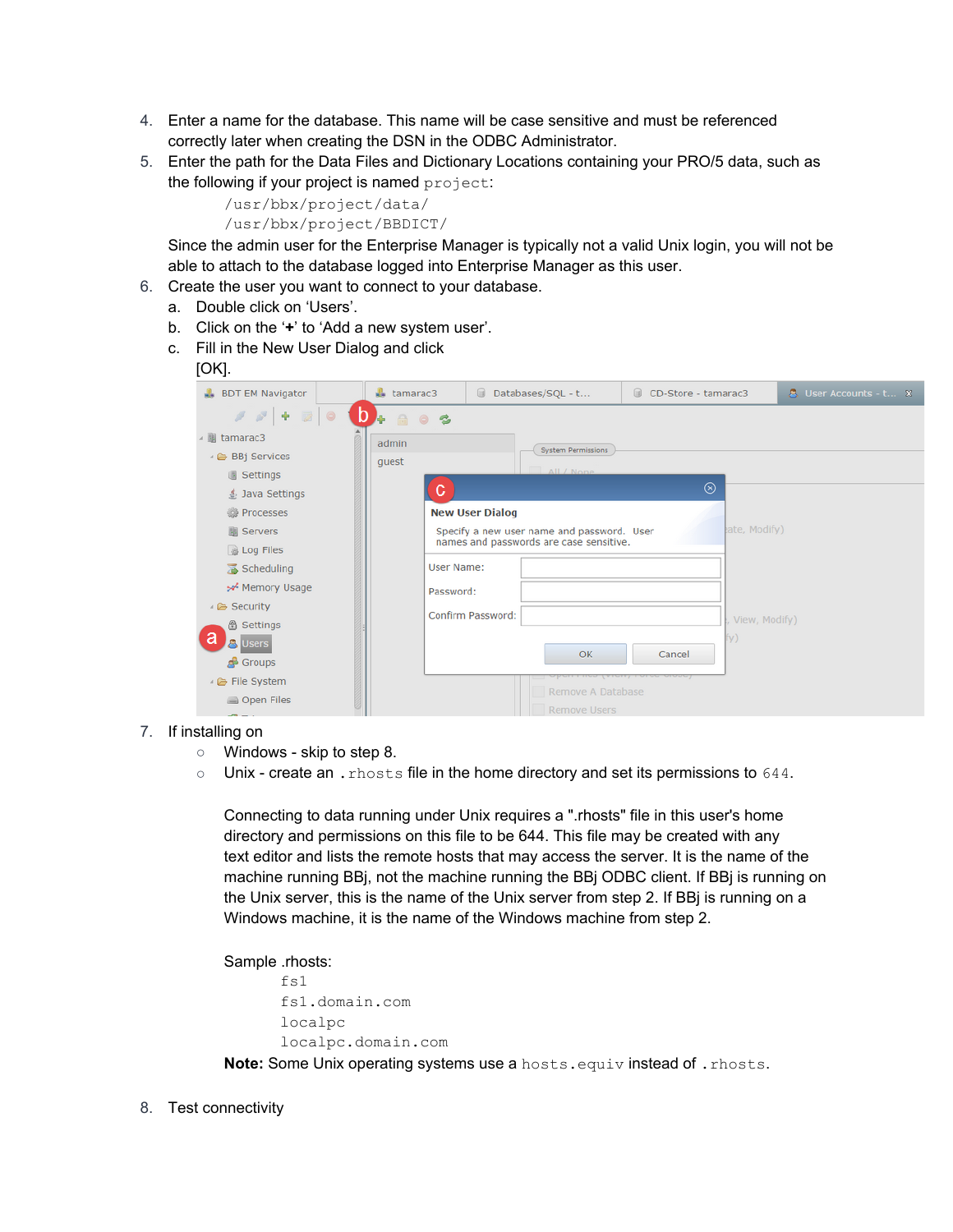- Disconnect and connect to the remote server as the defined user.
- Highlight the registered server, right click and select 'Disconnect'.
- Right click again and select 'Connect,' entering the user name and password that was entered in step 5.
- 9. Double click 'Databases' and then the newly created database. To see the list of table names, click on the 'Tables' tab. Select any table and then right click and select 'View Table Data'.

# Shared File Access

You can configure BBj to use shared file access. This will allow BBj to use the older style locking method that is used by PRO/5 and will allow both access methods concurrently.

Shared file access is configured in Enterprise Manager in the BBjServices > Settings > Environment display, by unmarking the "Exclusive File Access" checkbox as shown in **Figure 1**.

| <b>Environment</b>           |              |
|------------------------------|--------------|
| Allow Pipes:                 |              |
| Cache Directory:             | C:\BBJ\cache |
| Dump Filesystem Cause Stack: |              |
| *Exclusive File Access:      |              |
| <b>THE DESCRIPTORS:</b>      |              |
| *Force JVM Local:            |              |
| Heartbeat Timeout (ms):      | 40000        |
| Interpreter Debug:           |              |

**Figure 1.** Enable shared file access by unmarking the checkbox

### Stand-alone PRO/5 Data Server

The last option is to have your BBj Database configured to use a standalone PRO/5 Data Server. To do this, install the PRO/5 Data Server.

### **Install and Start a PRO/5 Data Server**

Follow the installation instructions for your PRO/5 Data Server OS platform documented in its Installation [Guide.](http://www.basis.com/readme-pro5ds) The data server product is installed on the server where the data files are located. Once the PRO/ 5 Data Server is installed, configure it to run as an operating system service.

#### **Unix PRO/5 Data Server**

1. Add an entry in the  $/etc/services$  file to include the PRO/5 service name, with the following default entry as an example:

pro5srv 1100/tcp # PRO/5 Data Server

2. Start the Data Server with logging enabled, as shown in the following example (which assumes you are in the directory where you installed the Data Server):

 $./$ pro5.server  $-r -1./ds.l$ oq  $-p1100$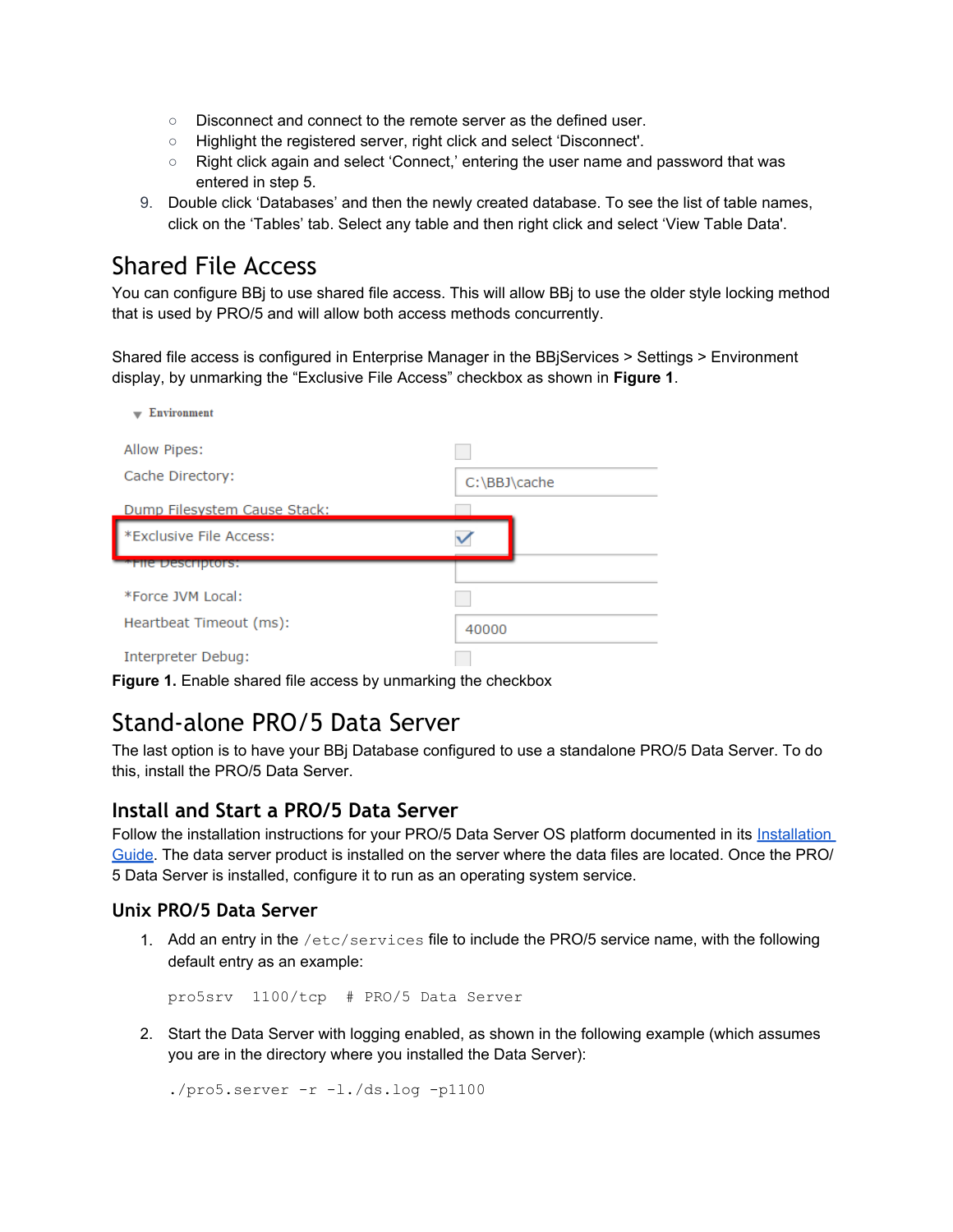This example invokes the Data Server, forces it to use port 1100, and logs all activity to the ds. log file in the data server's directory. Running the data server with logging turned on often helps when attempting to discover the cause of connection problems with the TCP/IP client or ODBC Driver.

#### **Windows PRO/5 Data Server**

- 1. In Windows XP, Vista, 7, or 8, use Control Panel > Administrative Tools > Services.
- 2. Scroll to locate the 'PRO/5 Data Server' service
- 3. Right click the service and choose 'Start'.

The PRO/5 Data Server for Windows is designed as a Windows Service. To accommodate this, set up and start the data server with logging enabled following these steps:

- 1. From the Windows Start menu, open the Control Panel.
- 2. Execute the PRO/5 Data Server applet (this applet sets the parameters contained on the command line in previous releases).
- 3. Mark the checkbox next to 'Enable Event Logging'.
- 4. Click the [Apply] button to accept changes.
- 5. Close the window and return to the Control Panel.
- 6. Open the Services window, highlight the PRO/5 Data Server in the list, and click [Start]. Note that the Startup Parameters line in the Services window does not have any effect on the PRO/5 Data Server.

### **Configuring the Stand-alone PRO/5 Data Server**

When using the PRO/5 Data Server, you need to configure BBj Enterprise Manager differently.

1. When attaching to the Database, enter the path using the PRO/5 Data Server syntax for the DATA and DICTIONARY location:

/<server\_name,port=1100>/usr/bbx/project/data/

/<server\_name,port=1100>/usr/bbx/project/BBDICT/

The port for PRO/5 Data Server by default is 1100 and is not related to the ports that BBj uses for its various components. The server's hostname must be used instead of its IP address; there are no spaces allowed on each line and the leading / and < are required. Under Windows, this would be the local C: drive of the Windows machine where the data server is loaded, not the mapped drive to which workstations may have access.

- 2. When using a Unix PRO/5 Data Server
	- a. Add this property to <bbjhome>/cfg/BBj.properties file: com.basis.sql.database.systemConnectionUser=myuser (where myuser is the valid Unix username you added to EM)
	- b. Restart BBjServices.

### **Troubleshooting**

Information for further troubleshooting is available in the **[BASIS Knowledge Base Article #00905](http://www.basis.com/kb00905)** or in the Tech Tips section on **[Troubleshooting PRO/5 Data Server TCP/IP Connections](http://www.basis.com/troubleshooting-pro5ds-tcpip-connections)**.

# Client ODBC Driver Configuration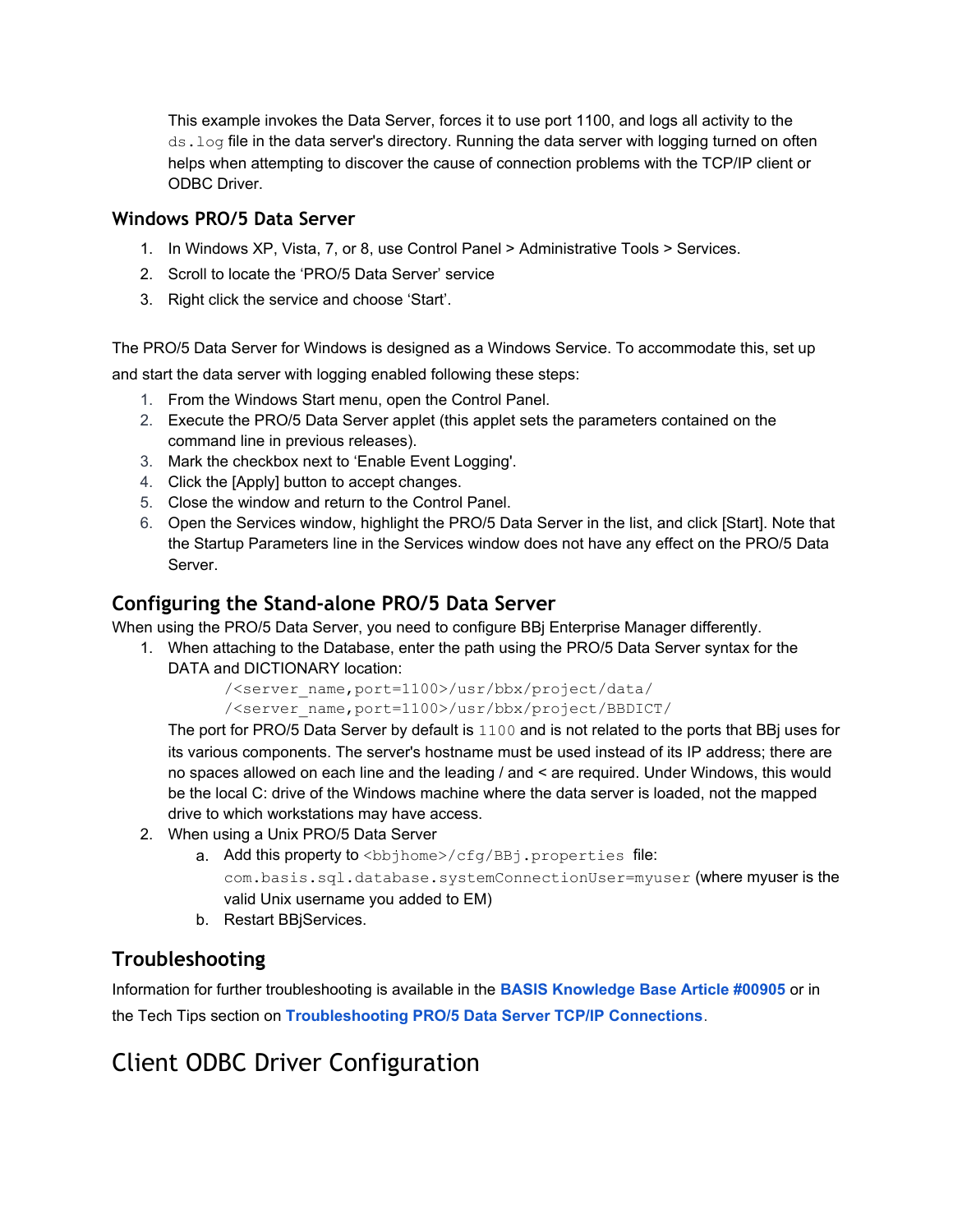Once the BBj ODBC Driver is installed, and a database is defined in Enterprise Manager, you must also set up a data source in each client's Windows ODBC administrative tool (32- or 64-bit as desired) located through the Control Panel. This is true regardless of whether you chose the Shared File Access or Standalone PRO/5 Data Server option. See **Figure 2** for an example in Windows 8.1.

| स्ति<br>Administrative Tools         | <b>Shortcut Tools Application Tools</b>                        |                    |             | Г                           | $\times$            |
|--------------------------------------|----------------------------------------------------------------|--------------------|-------------|-----------------------------|---------------------|
| File<br>Share<br>Home                | <b>View</b><br>Manage<br>Manage                                |                    |             |                             | Ø<br>$\checkmark$   |
| $\overline{\phantom{a}}$             |                                                                |                    |             |                             |                     |
| $\overline{\overline{a}}$            | Control Panel ▶ All Control Panel Items ▶ Administrative Tools | $\vee$ C           |             | Search Administrative Tools | م                   |
| Α<br>Favorites                       | ▴<br>Name                                                      | Date modified      | <b>Type</b> | <b>Size</b>                 | $\hat{\phantom{a}}$ |
| <b>Desktop</b>                       | Defragment and Optimize Drives                                 | 8/22/2013 12:47 AM | Shortcut    | 2 KB                        |                     |
| <b>Downloads</b>                     | Disk Cleanup                                                   | 8/22/2013 12:57 AM | Shortcut    | $2$ KB                      |                     |
| <b>V</b> Dropbox                     | <b>Event Viewer</b>                                            | 8/22/2013 12:55 AM | Shortcut    | 2 KB                        |                     |
| <b>Google Drive</b>                  | iSCSI Initiator                                                | 8/22/2013 12:57 AM | Shortcut    | 2 KB                        |                     |
| Recent places                        | <b>Local Security Policy</b><br>Ħд                             | 8/22/2013 12:54 AM | Shortcut    | 2 KB                        |                     |
|                                      | √ n ODBC Data Sources (32-bit)                                 | 8/21/2013 5:56 PM  | Shortcut    | 2 KB                        |                     |
| <b>R</b> Homegroup                   | √ a ODBC Data Sources (64-bit)                                 | 8/22/2013 12:59 AM | Shortcut    | $2$ KB                      |                     |
|                                      | Performance Monitor                                            | 8/22/2013 12:52 AM | Shortcut    | $2$ KB                      |                     |
| <b>N</b> This PC                     | Print Management                                               | 8/22/2013 12:44 AM | Shortcut    | 2 KB                        |                     |
| <b>Desktop</b>                       | Resource Monitor                                               | 8/22/2013 12:52 AM | Shortcut    | 2 KB                        |                     |
| Documents                            | Services                                                       | 8/22/2013 12:54 AM | Shortcut    | 2 KB                        | $\checkmark$        |
| 2 items selected 2.22 KB<br>21 items |                                                                |                    |             |                             | 單                   |

**Figure 2.** ODBC administrative tools in Windows 8.1

To set up a data source,

- 1. Select the 'Data Source Name' (DSN) tab that is appropriate for your ODBC application: User DSN, System DSN, or File DSN.
- 2. Click [Add].
- 3. Select the 'BBj ODBC Driver'.
- 4. Enter a 'Name' for your data source. The Name is an alias that you will use to refer to your data source. The name should be short and descriptive. An optional 'Description' field is available for extended comments.
- 5. Configure the connection as follows; this is the most important aspect of the configuration process